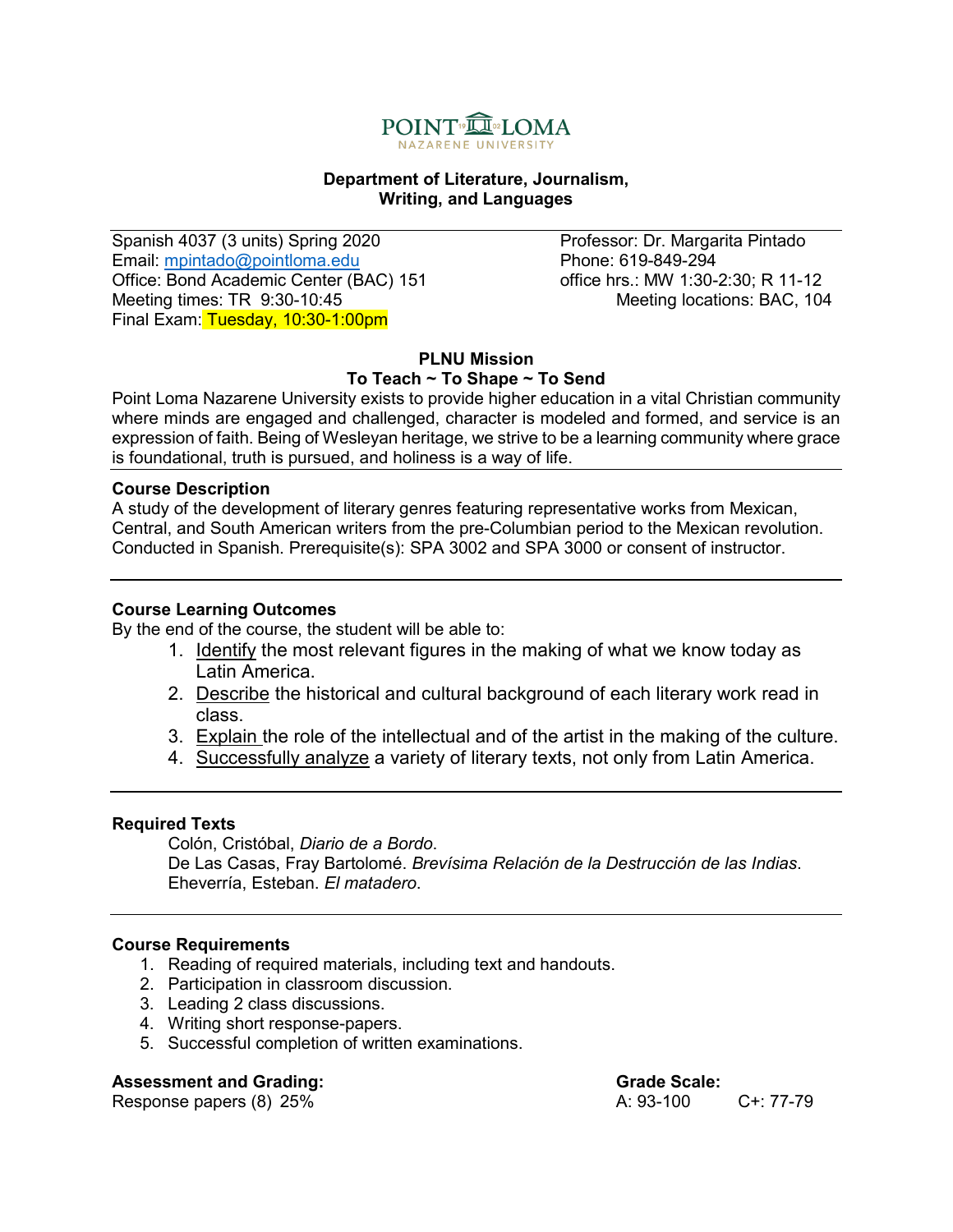| Exams $(3)$                        | -30%  | A-: 90-92   | $C: 73-76$    |
|------------------------------------|-------|-------------|---------------|
| In-class literary analysis (2) 10% |       | B+: 87-89   | $C - 70 - 72$ |
| Oral presentation (1)<br>- 10%     |       | B-: 80-82   |               |
| Leading class discussions (2) 10%  |       | $D: 63-66$  | D-: 60-62     |
| Paper                              | 15%   | F: below 60 |               |
| Total:                             | 100 % |             |               |

## **Final Exam Policy:**

Successful completion of this class requires taking the final examination **on its scheduled day**. The final examination schedule is posted on the [Class Schedules](http://www.pointloma.edu/experience/academics/class-schedules) site. No requests for early examinations or alternative days will be approved.

#### **PLNU Copyright Policy:**

Point Loma Nazarene University, as a non-profit educational institution, is entitled by law to use materials protected by the US Copyright Act for classroom education. Any use of those materials outside the class may violate the law.

## **PLNU Academic Honesty Policy:**

Students should demonstrate academic honesty by doing original work and by giving appropriate credit to the ideas of others. Academic dishonesty is the act of presenting information, ideas, and/or concepts as one's own when in reality they are the results of another person's creativity and effort. A faculty member who believes a situation involving academic dishonesty has been detected may assign a failing grade for that assignment or examination, or, depending on the seriousness of the offense, for the course. Faculty should follow and students may appeal using the procedure in the university Catalog. See [Academic Policies](http://catalog.pointloma.edu/content.php?catoid=18&navoid=1278) for definitions of kinds of academic dishonesty and for further policy information.

#### **PLNU Accommodations Policy:**

If you have a diagnosed disability, please contact PLNU's Disability Resource Center (DRC) to demonstrate need and to register for accommodation by phone at 619-849-2486 or by e-mail at [DRC@pointloma.edu.](mailto:DRC@pointloma.edu) See [Disability Resource Center](http://www.pointloma.edu/experience/offices/administrative-offices/academic-advising-office/disability-resource-center) for additional information.

## **PLNU Attendance and Participation Policy:**

Regular and punctual attendance at all classes is considered essential to optimum academic achievement. If the student is absent from more than 10 percent of class meetings, the faculty member can file a written report which may result in de-enrollment. If the absences exceed 20 percent, the student may be de-enrolled without notice until the university drop date or, after that date, receive the appropriate grade for their work and participation. See [Academic Policies](http://catalog.pointloma.edu/content.php?catoid=18&navoid=1278) in the Undergraduate Academic Catalog.

# **Programa de clase**

Enero

16 Introducción al curso. Lectura sobre reparaciones: México y España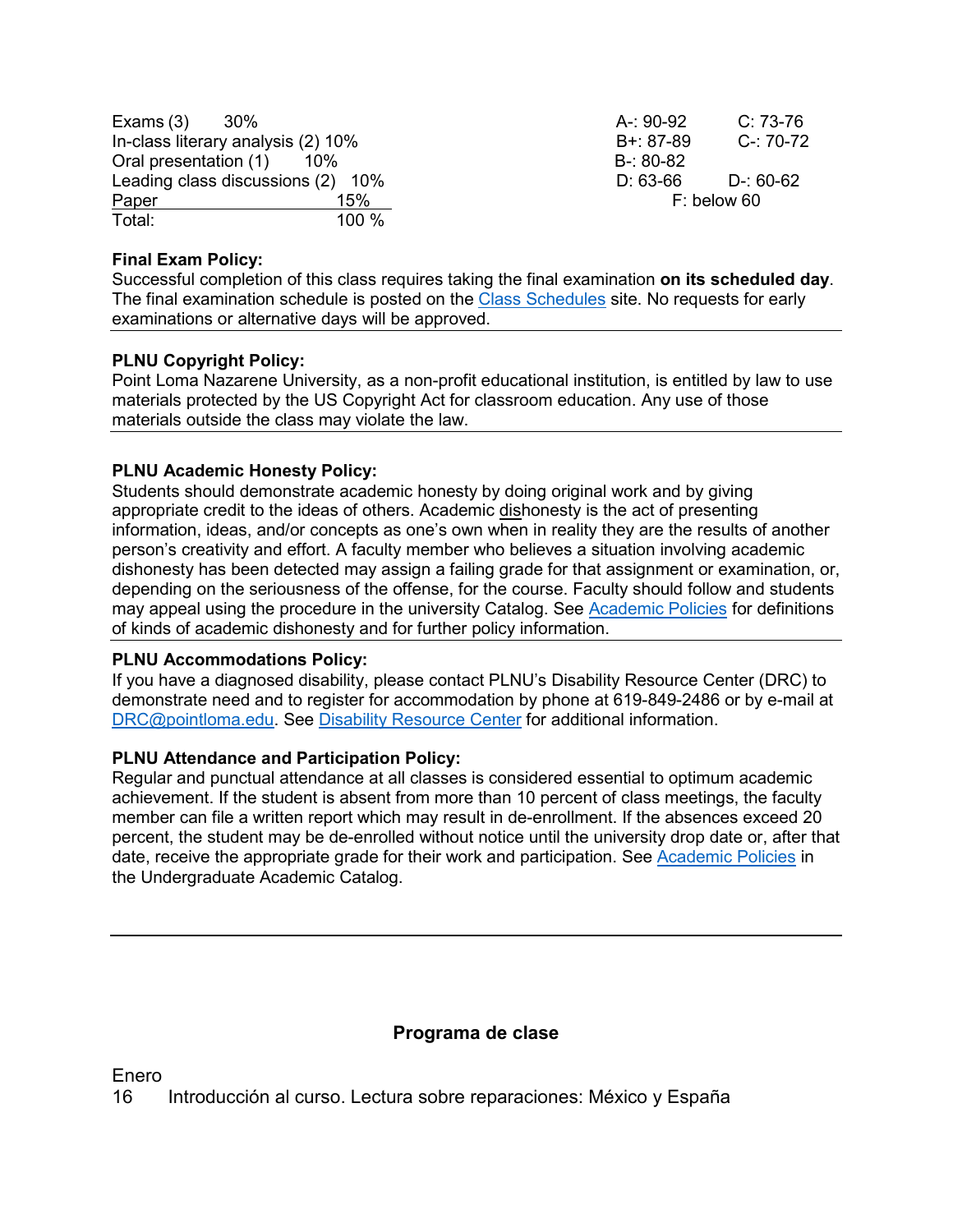*Diario de a bordo*, Colón (1-2; 11-15) Response paper (1.5 pages) [https://es.wikisource.org/wiki/Diario\\_de\\_a\\_bordo\\_del\\_primer\\_viaje\\_de\\_Crist%C3%B3bal\\_Col](https://es.wikisource.org/wiki/Diario_de_a_bordo_del_primer_viaje_de_Crist%C3%B3bal_Col%C3%B3n) [%C3%B3n](https://es.wikisource.org/wiki/Diario_de_a_bordo_del_primer_viaje_de_Crist%C3%B3bal_Col%C3%B3n)

- *Diario de a bordo*, Colón (15-20; 108-113)
- *Historia verdadera de la conquista*, Díaz del Castillo. Response paper.
- *Brevísima relación de la destrucción de las Indias*, Fray Bartolomé de las Casas (5; 8-15)

Febrero

- *Brevísima relación de la destrucción de las Indias* (20-) Response paper.
- THE MISSION (película)
- THE MISSION- discusión de la película
- 13 Exam
- *Comentarios reales*, El Inca Garcilaso (selecciones) Response paper.
- Popol Vuh, anónimo (selecciones)
- Sor Juana Inés de la Cruz, "Carta a Sor Filotea". El barroco y el gongorismo (su efecto en LA) Response paper.
- Sor Juana, poemas
- Análisis de poesía
- *Carta de Jamaica*, Simón Bolívar

# Marzo

- *Carta de Jamaica*, Simón Bolívar. Response paper.
- Echeverría, Esteban. *El matadero*.
- Echeverría, Esteban. *El matadero.* Response paper.
- Poemas de Andrés Bello
- Poesía: La leyenda patria, Zorrilla de San Martín/ Manuel José Trovar, La creación. Response paper.